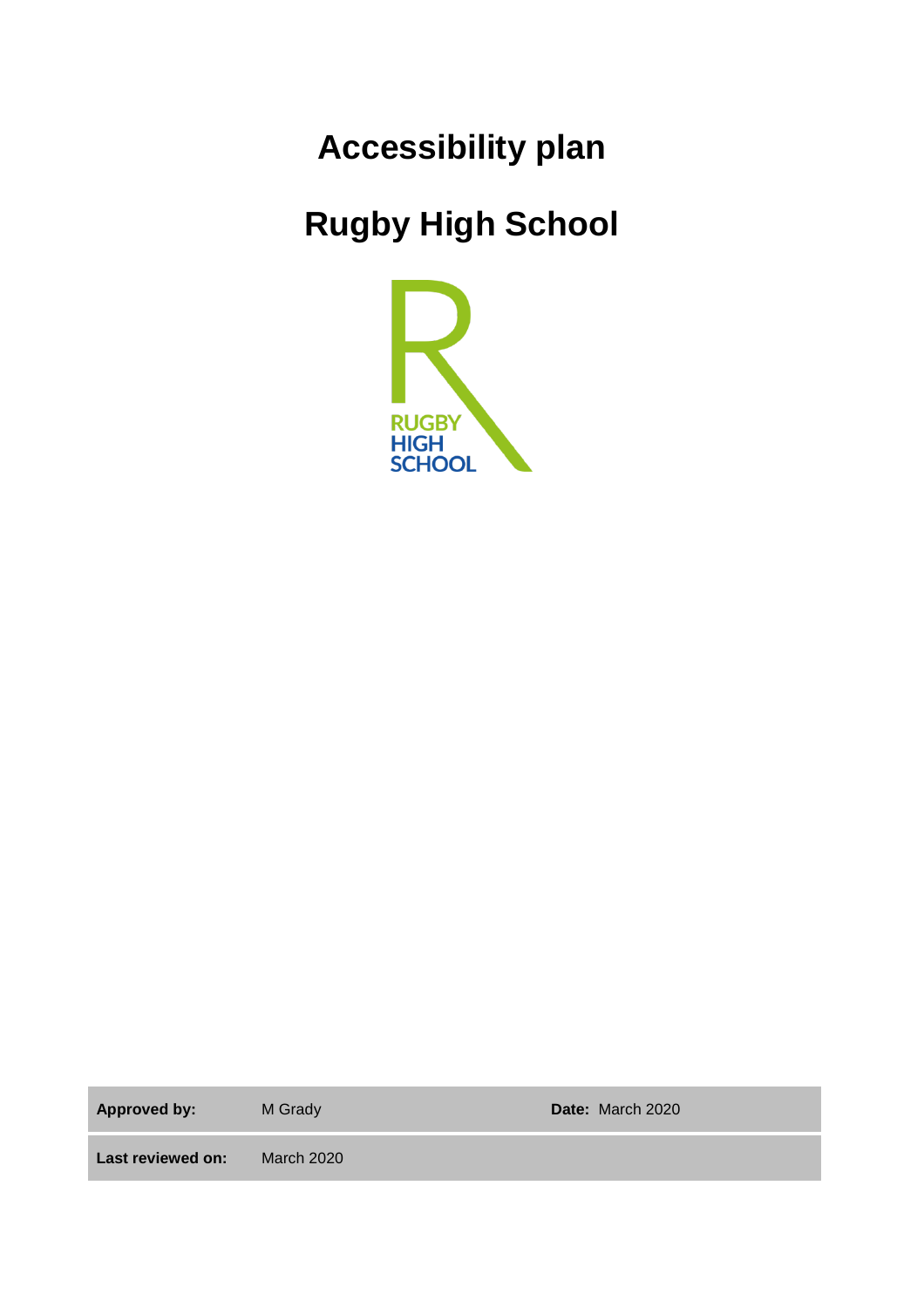#### **Contents**

**…………………………………………………………………………………………………………………………….**

#### **1. Aims**

Schools are required under the Equality Act 2010 to have an accessibility plan. The purpose of the plan is to:

- Increase the extent to which disabled pupils can participate in the curriculum
- Improve the physical environment of the school to enable disabled pupils to take better advantage of education, benefits, facilities and services provided
- Improve the availability of accessible information to disabled pupils

Our school aims to treat all its pupils fairly and with respect. This involves providing access and opportunities for all pupils without discrimination of any kind.

The values that underpin the day today running of a school are really important. They are the social glue that *binds a community together. At Rugby High our core values are care and respect. The ability to appreciate and to respect others is central to all that we do. We all have different talents: knowledge, skills, ideas that we can contribute. We also all have things we can learn.* 

*We know that it isn't always easy to stand in someone else's shoes, to see the world through their eyes but this is a key element in understanding them, in being able to live and work effectively with them. It is a life skill that we set out to teach our students and that we seek to model in our interactions.* 

We believe that it is important that students learn to appreciate democracy and understand how it works, that *they value individual liberty, show respect for the rule of law and that they demonstrate tolerance towards others who may have different religious beliefs or no religious faith at all. Rugby High is a diverse community. Our students and staff come from different cultural and religious backgrounds.* 

*We speak more than thirty different languages. We like to share and to celebrate our different cultural traditions. We are united by our love of learning and our desire to use our talents to make the world a better place.* 

*Our Accessibility Plan and Policy is in keeping with our whole school vision: to provide outstanding education for our students, enabling them to be both resilient, happy and successful. While striving for excellence FOR ALL and in all its forms, our aim as a school is to encourage our students to be ambitious and creative thinkers, to face challenges, to work together, to learn to apply and adapt their skills so that they are prepared and excited for the future, whatever it may bring. We encourage our students to show compassion and empathy and to take responsibility as brave, independent global citizens. Our school is a diverse community and our students are proud of their individuality, of themselves and each other and are encouraged to celebrate their academic and extra-curricular success. Inspired by their curiosity and love for learning and setting heights in their hearts our students will leave us knowing that their actions have the potential to change the world.* 

The plan will be made available online on the school website, and paper copies are available upon request.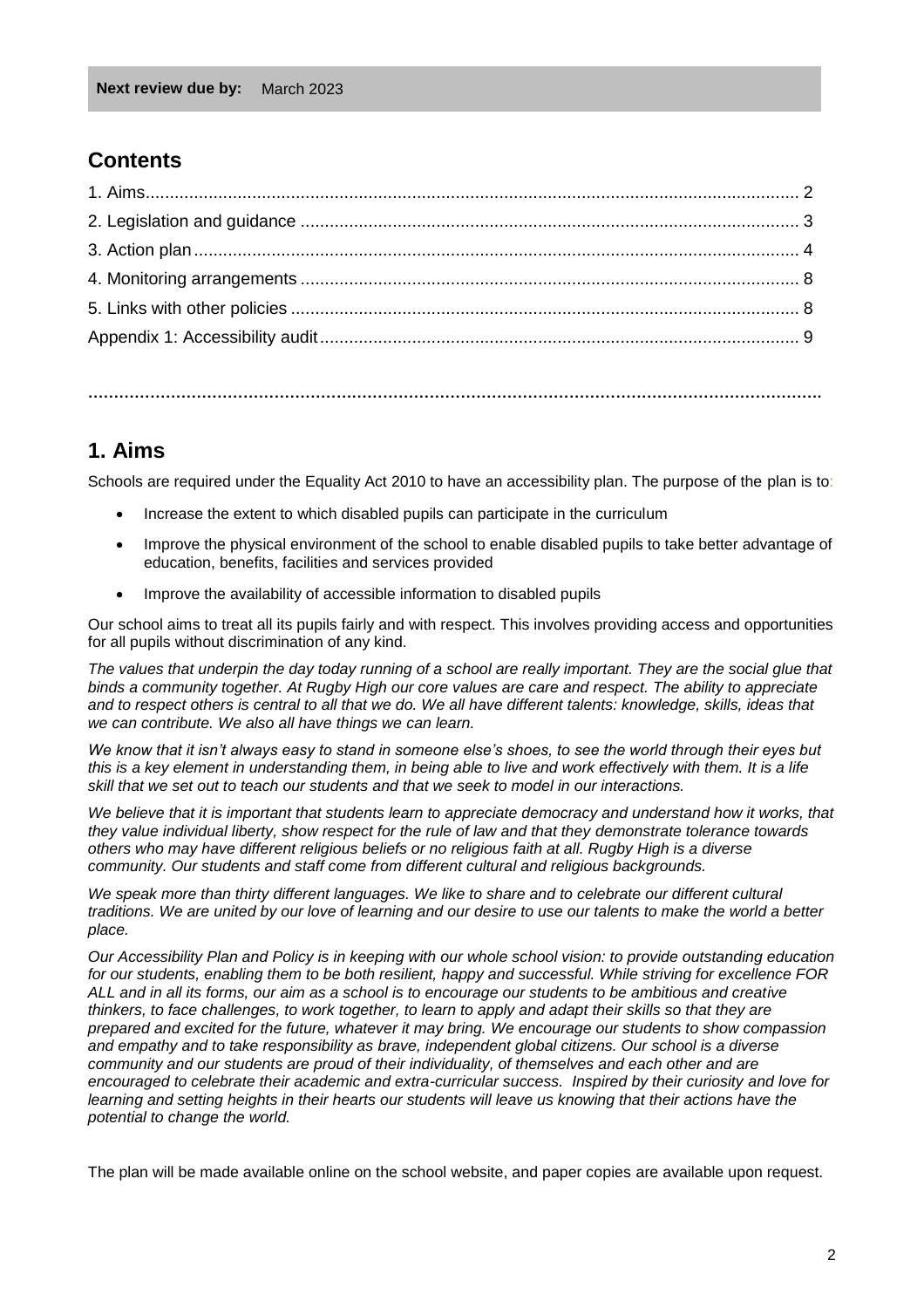Our school is also committed to ensuring staff are trained in equality issues with reference to the Equality Act 2010, including understanding disability issues.

The school supports any available partnerships to develop and implement the plan.

Our school's complaints procedure covers the accessibility plan. If you have any concerns relating to accessibility in school, this procedure sets out the process for raising these concerns.

We have included a range of stakeholders in the development of this accessibility plan, including Pupils, Staff, Senior Leaders, Parents and Governors.

### **2. Legislation and guidance**

This document meets the requirements of [schedule 10 of the Equality Act 2010](http://www.legislation.gov.uk/ukpga/2010/15/schedule/10) and the Department for Education (DfE) [guidance for schools on the Equality Act 2010.](https://www.gov.uk/government/publications/equality-act-2010-advice-for-schools)

The Equality Act 2010 defines an individual as disabled if he or she has a physical or mental impairment that has a 'substantial' and 'long-term' adverse effect on his or her ability to undertake normal day to day activities.

Under the [Special Educational Needs and Disability \(SEND\) Code of Practice,](https://www.gov.uk/government/publications/send-code-of-practice-0-to-25) 'long-term' is defined as 'a year or more' and 'substantial' is defined as 'more than minor or trivial'. The definition includes sensory impairments such as those affecting sight or hearing, and long-term health conditions such as asthma, diabetes, epilepsy and cancer.

Schools are required to make 'reasonable adjustments' for pupils with disabilities under the Equality Act 2010, to alleviate any substantial disadvantage that a disabled pupil faces in comparison with non-disabled pupils. This can include, for example, the provision of an auxiliary aid or adjustments to premises.

This policy complies with our funding agreement and articles of association.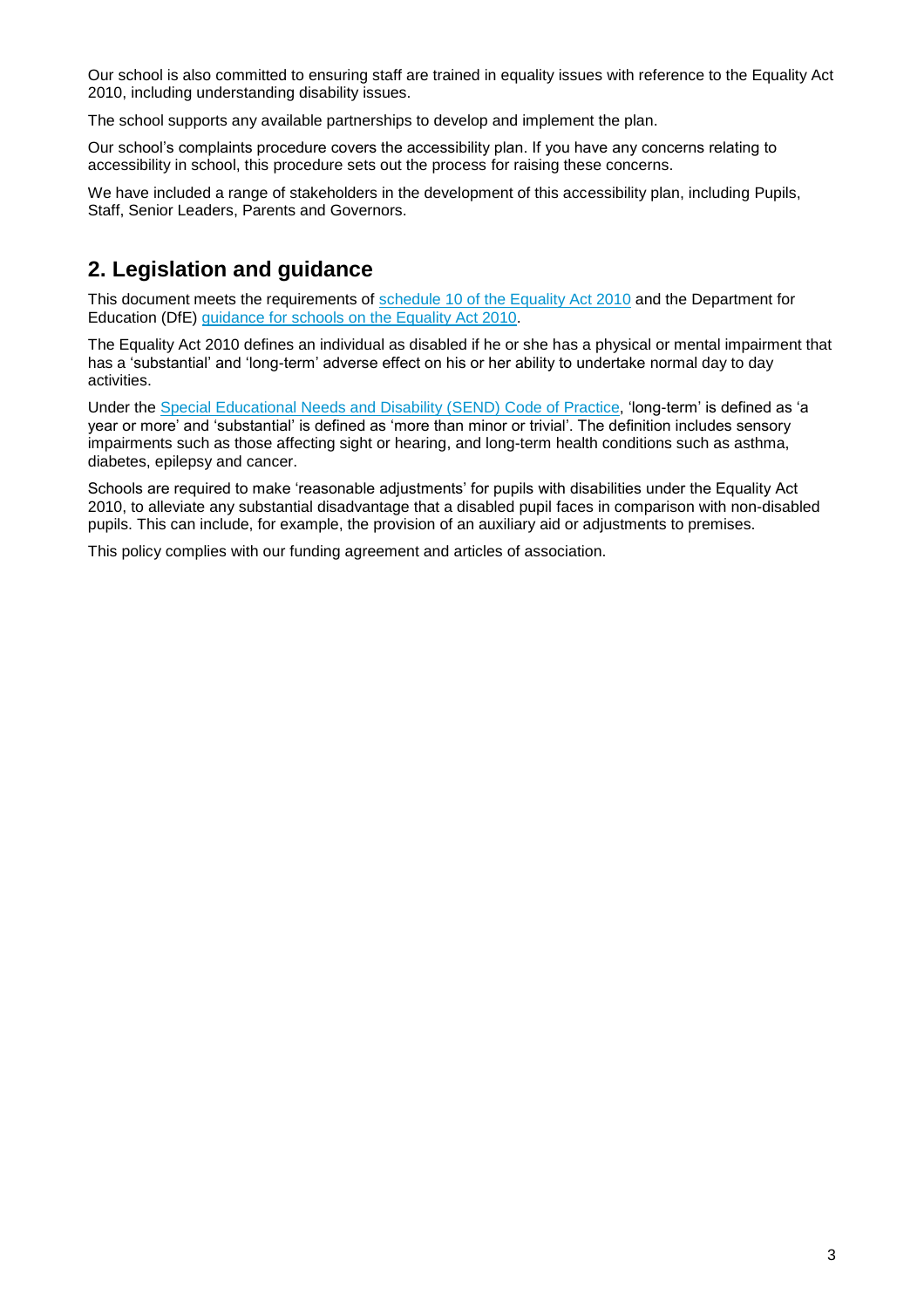## **3. Action plan**

This action plan sets out the aims of our accessibility plan in accordance with the Equality Act 2010.

| Aim                                                                     | <b>Current good practice</b><br>Include established practice and<br>practice under development       | <b>Objectives</b><br>State short, medium and<br>long-term objectives                                                                                                                                                                  | <b>Actions to be</b><br>taken                                                                                                                                                                         | <b>Person</b><br>responsible                                                                         | Date to<br>complete<br>actions<br>by | Success criteria                                                                                              |
|-------------------------------------------------------------------------|------------------------------------------------------------------------------------------------------|---------------------------------------------------------------------------------------------------------------------------------------------------------------------------------------------------------------------------------------|-------------------------------------------------------------------------------------------------------------------------------------------------------------------------------------------------------|------------------------------------------------------------------------------------------------------|--------------------------------------|---------------------------------------------------------------------------------------------------------------|
| Increase access to<br>the curriculum for<br>pupils with a<br>disability | Our school offers a differentiated<br>curriculum for all pupils.                                     | The curriculum is<br>tailored to the<br>individual needs of<br>students and groups of<br>students $-$ this may be<br>for the duration of their<br>time at RHS, or for a<br>short period EG a<br>physical injury and<br>recovery plan. | Lessons to reflect<br>differentiated needs<br>through a variety of<br>pedagogical techniques                                                                                                          | HT, SLT and<br>Individual<br>Teachers in<br>association<br>with students<br>and parents or<br>carers | Ongoing                              | All students make<br>appropriate progress<br>for their age and Key<br>stage in line with the<br>whole cohort. |
|                                                                         | We use resources tailored to the<br>needs of pupils who require<br>support to access the curriculum. | All students can access<br>the curriculum                                                                                                                                                                                             | SENCo/ Pastoral team<br>to ensure staff are fully<br>aware of individual<br>needs of students - up<br>to an including planning<br>for and collecting<br>evidence for<br>accessibility<br>arrangements | HT, SENCo                                                                                            | Ongoing                              | All students make<br>appropriate progress<br>for their age and Key<br>stage in line with the<br>whole cohort. |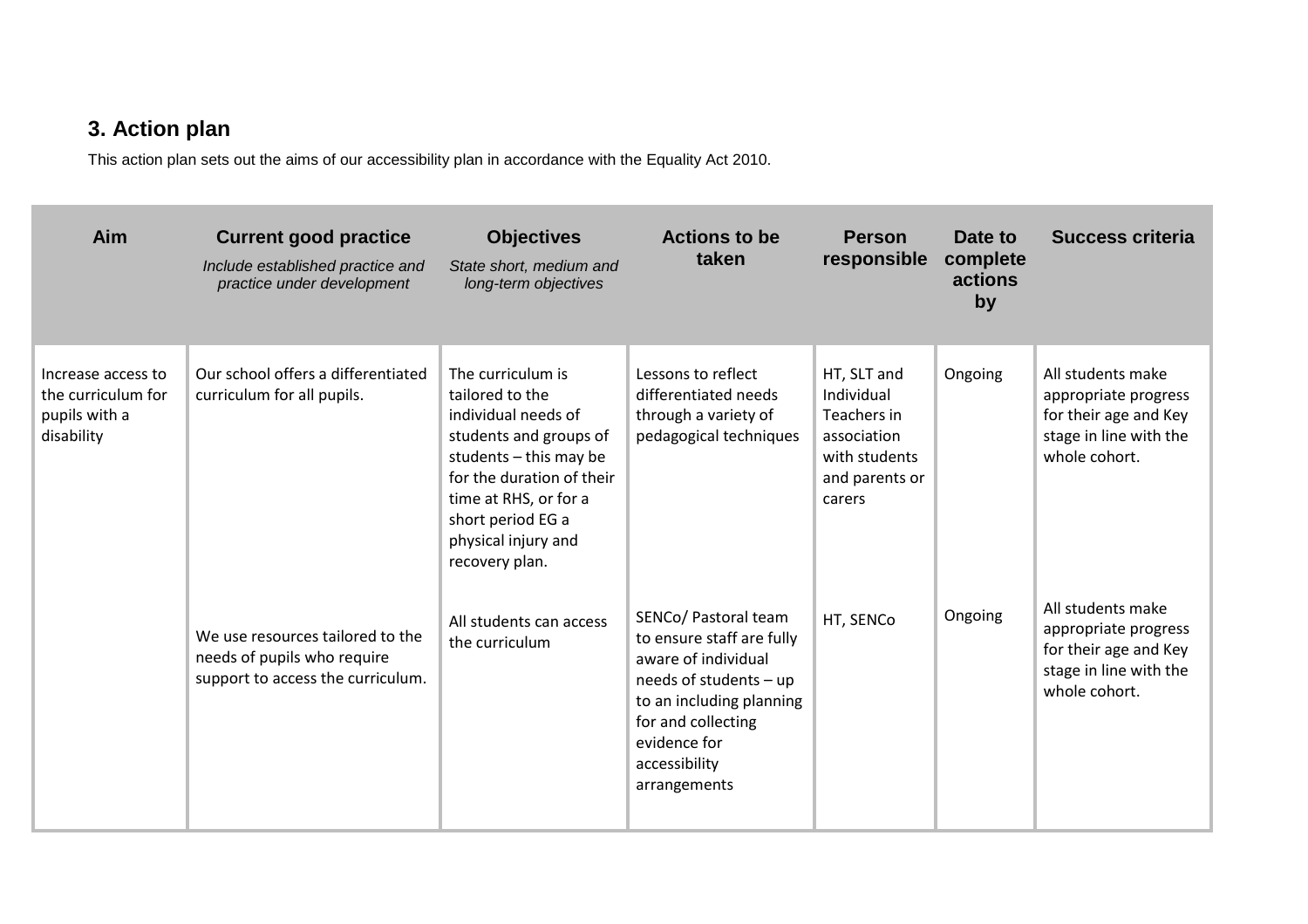|                                                                  | Curriculum resources include<br>examples of people with<br>disabilities.                                                                                             | Where necessary<br>resources are provided<br>so all students,<br>including those with a<br>disability can access the<br>curriculum            | Audit of resources<br>currently provided                                                                                             | SENCo, with<br>LA guidance                                            | September<br>2020                                                                     | Full range of<br>curriculum resources<br>catalogued and stored<br>for use.                                                                                                                                         |
|------------------------------------------------------------------|----------------------------------------------------------------------------------------------------------------------------------------------------------------------|-----------------------------------------------------------------------------------------------------------------------------------------------|--------------------------------------------------------------------------------------------------------------------------------------|-----------------------------------------------------------------------|---------------------------------------------------------------------------------------|--------------------------------------------------------------------------------------------------------------------------------------------------------------------------------------------------------------------|
|                                                                  | Curriculum progress is tracked for<br>all pupils, including those with a<br>disability.                                                                              | All students in SISRA,<br>clearly identified and<br>trackable using P8 and<br>VA measures                                                     | Ensure all students are<br>entered into SISRA and<br>correctly identified                                                            | Data Manager,<br>and SLT<br>member with<br>responsibility<br>for data | Current<br>and<br>Ongoing                                                             | All students are<br>tracked and progress<br>clearly identifiable                                                                                                                                                   |
|                                                                  | Targets are set effectively and are<br>appropriate for pupils with<br>additional needs. The curriculum<br>is reviewed to ensure it meets the<br>needs of all pupils. | Aspirational and<br>appropriate targets set<br>for all                                                                                        | FFT and teaching staff<br>collaboration to ensure<br>targets are based on<br>prior attainment and<br>expected progress<br>nationally | <b>SLT</b><br>responsible for<br>data, and<br>SENCo                   | Current<br>and<br>Ongoing-<br>reviewed at<br>the start of<br>each<br>academic<br>year | Targets are adapted<br>and reflect the<br>aspirations of all<br>students to ensure<br>they make as good as<br>if not more than<br>nationally expected<br>progress - P8 Level<br>3VA is similar for all<br>students |
| Improve and<br>maintain access to<br>the physical<br>environment | This includes:<br>Ramps<br>Elevators<br>Corridor width                                                                                                               | Short Term - Re-room<br>Latin classes where<br>students would find<br>accessibility a challenge<br>Medium Term -<br>Increase accessibility to | Review access to Latin<br>Classrooms/ availability<br>of lifts/ stairway lifts -<br>funding capacity                                 | <b>Business</b><br>Manager and<br><b>SLT</b>                          | <b>July 2021</b>                                                                      | All areas of the school,<br>including Latin are<br>completely accessible                                                                                                                                           |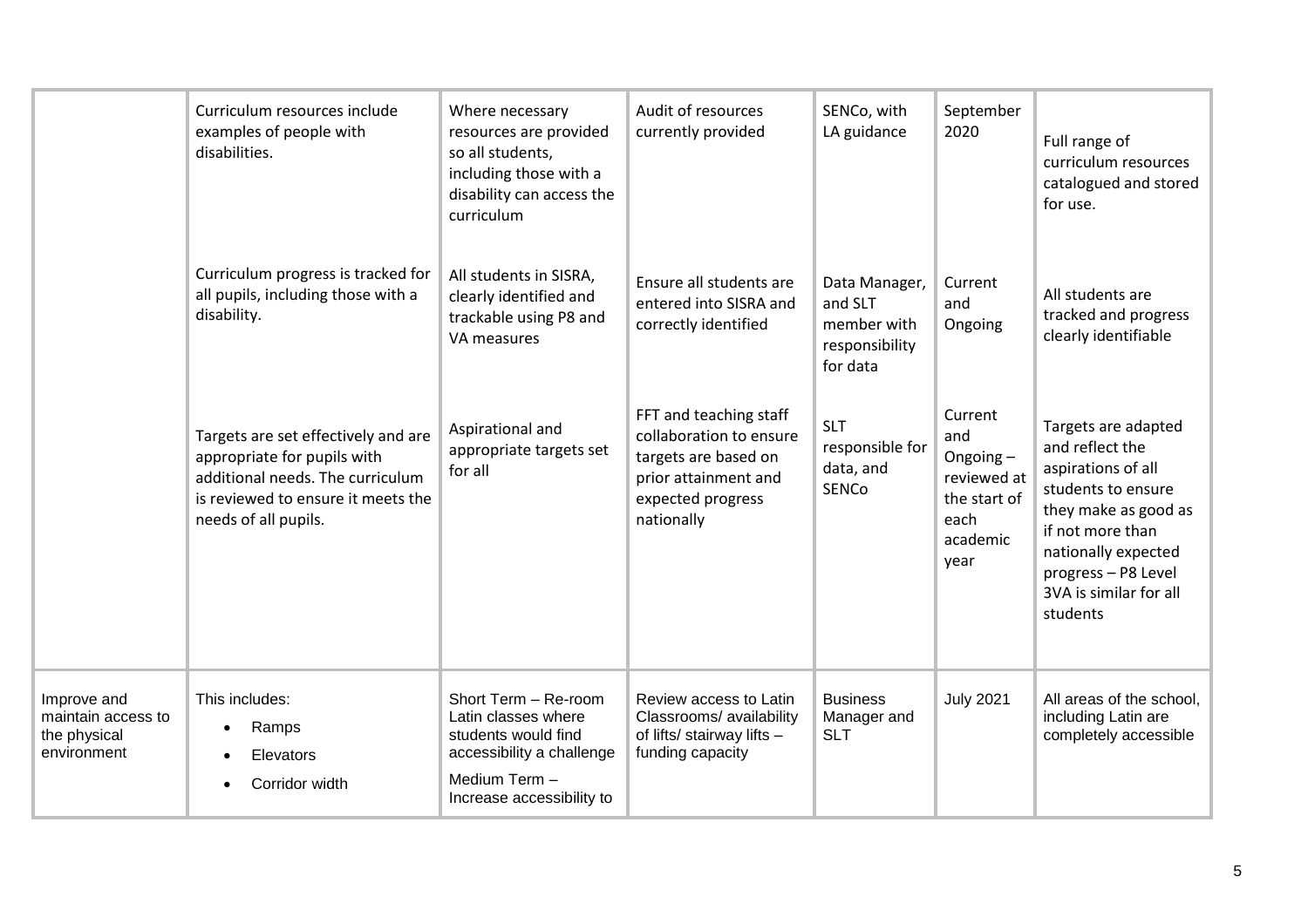|                                                                             | Disabled parking bays<br>$\bullet$<br>Disabled toilets and<br>$\bullet$<br>changing facilities<br>Shelves and desks at<br>$\bullet$<br>wheelchair-accessible<br>height                   | Latin Classrooms.<br>Medium Term ensure all<br>study areas, including<br>smaller Sixth Form<br>spaces are accessible         | Audit of all study areas                                                                                            | <b>Business</b><br>Manager and<br><b>SLT</b>                                   | <b>July 2021</b>                | All study areas meet<br>the needs of all<br>students if necessary                                                                      |
|-----------------------------------------------------------------------------|------------------------------------------------------------------------------------------------------------------------------------------------------------------------------------------|------------------------------------------------------------------------------------------------------------------------------|---------------------------------------------------------------------------------------------------------------------|--------------------------------------------------------------------------------|---------------------------------|----------------------------------------------------------------------------------------------------------------------------------------|
|                                                                             |                                                                                                                                                                                          | <b>Access to Canteen</b><br>Serverys and key<br>nutritional information<br>including allergens<br><b>Evacuation Policies</b> | Survey of Canteen<br>server accessibility<br><b>Review Evacuation</b>                                               | <b>Business</b><br>Manager and<br><b>SLT</b><br><b>Business</b><br>Manager and | <b>July 2021</b><br>September   | Canteen servery is<br>entirely accessible -<br>all information in<br>formats that allow all<br>students access<br>Evacuation policy is |
|                                                                             |                                                                                                                                                                                          |                                                                                                                              | policy                                                                                                              | <b>HT</b>                                                                      | 2020                            | sound and efficient for<br>all                                                                                                         |
| Improve the<br>delivery of<br>information to<br>pupils with a<br>disability | Our school uses a range of<br>communication methods to<br>ensure information is accessible.<br>This includes:<br>Internal signage<br>$\bullet$                                           | All students are able to<br>access information in<br>easily accessible<br>formats                                            | Allocation of budget<br>should special<br>resources be needed -<br>based on admissions<br>information, year to year | <b>Business</b><br>Manager with<br>HT and SLT                                  | Yearly<br>Review and<br>ongoing | All students and<br>members of the<br>community able to<br>access all information<br>easily, without<br>hindrance                      |
|                                                                             | Large print resources<br>$\bullet$<br>where necessary                                                                                                                                    |                                                                                                                              | Spot checks and<br>updates of all signage                                                                           | <b>Business</b><br>manager and<br><b>SENco</b>                                 |                                 |                                                                                                                                        |
|                                                                             | <b>Braille if needed</b><br>$\bullet$<br>Induction loops if needed<br>٠<br>Pictorial or symbolic<br>$\bullet$<br>representations where<br>necessary<br>Laptops where needed<br>$\bullet$ |                                                                                                                              | Review and reflection<br>with SENCo, Form<br>Tutors and HODs                                                        | SENCo and<br>teaching staff                                                    |                                 |                                                                                                                                        |
|                                                                             |                                                                                                                                                                                          |                                                                                                                              |                                                                                                                     |                                                                                |                                 |                                                                                                                                        |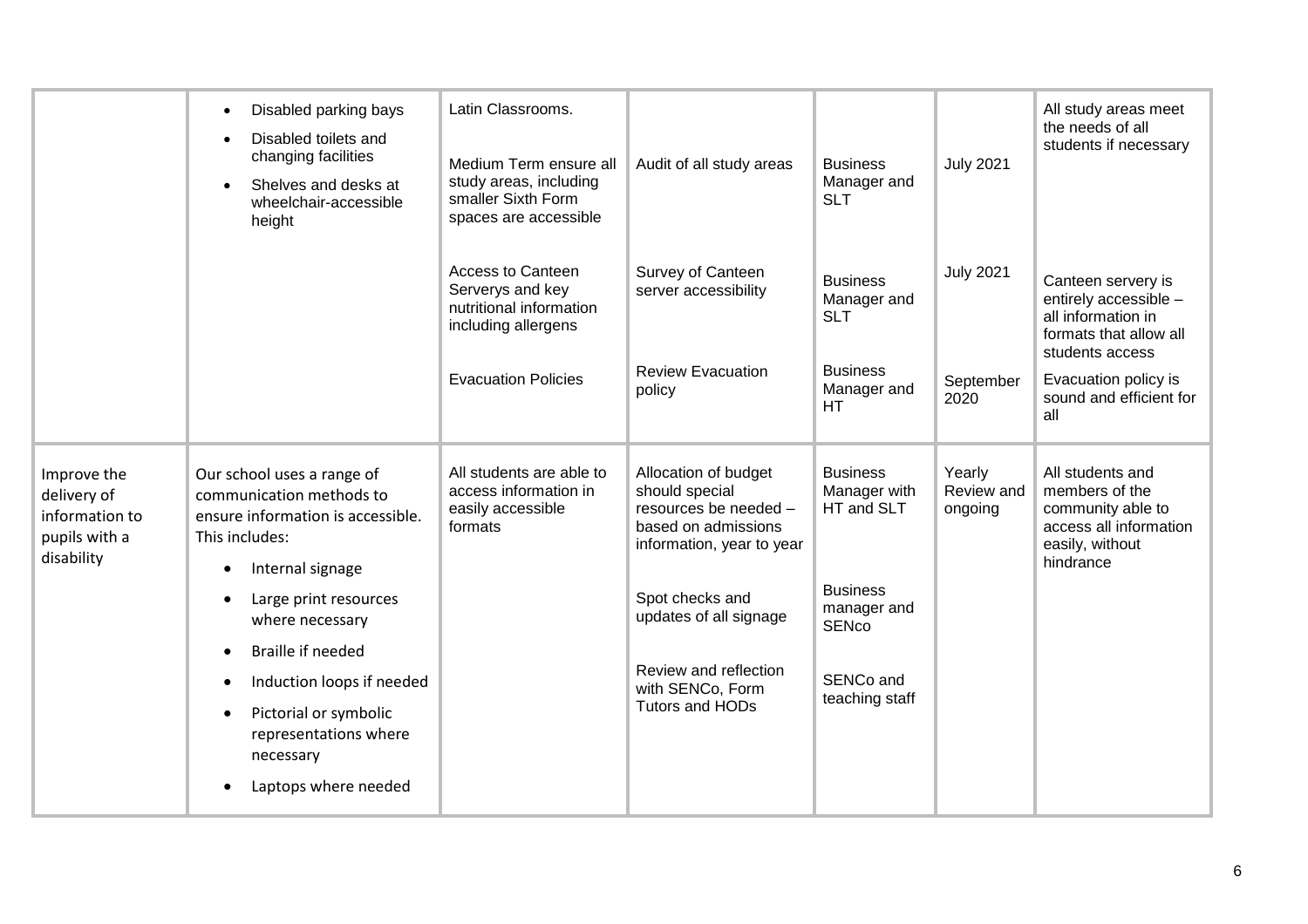| Dictation software if<br>$\bullet$<br>necessary                                        |  |  |
|----------------------------------------------------------------------------------------|--|--|
| "reading" software - IE<br>$\bullet$<br>Text to speech reading<br>pens where necessary |  |  |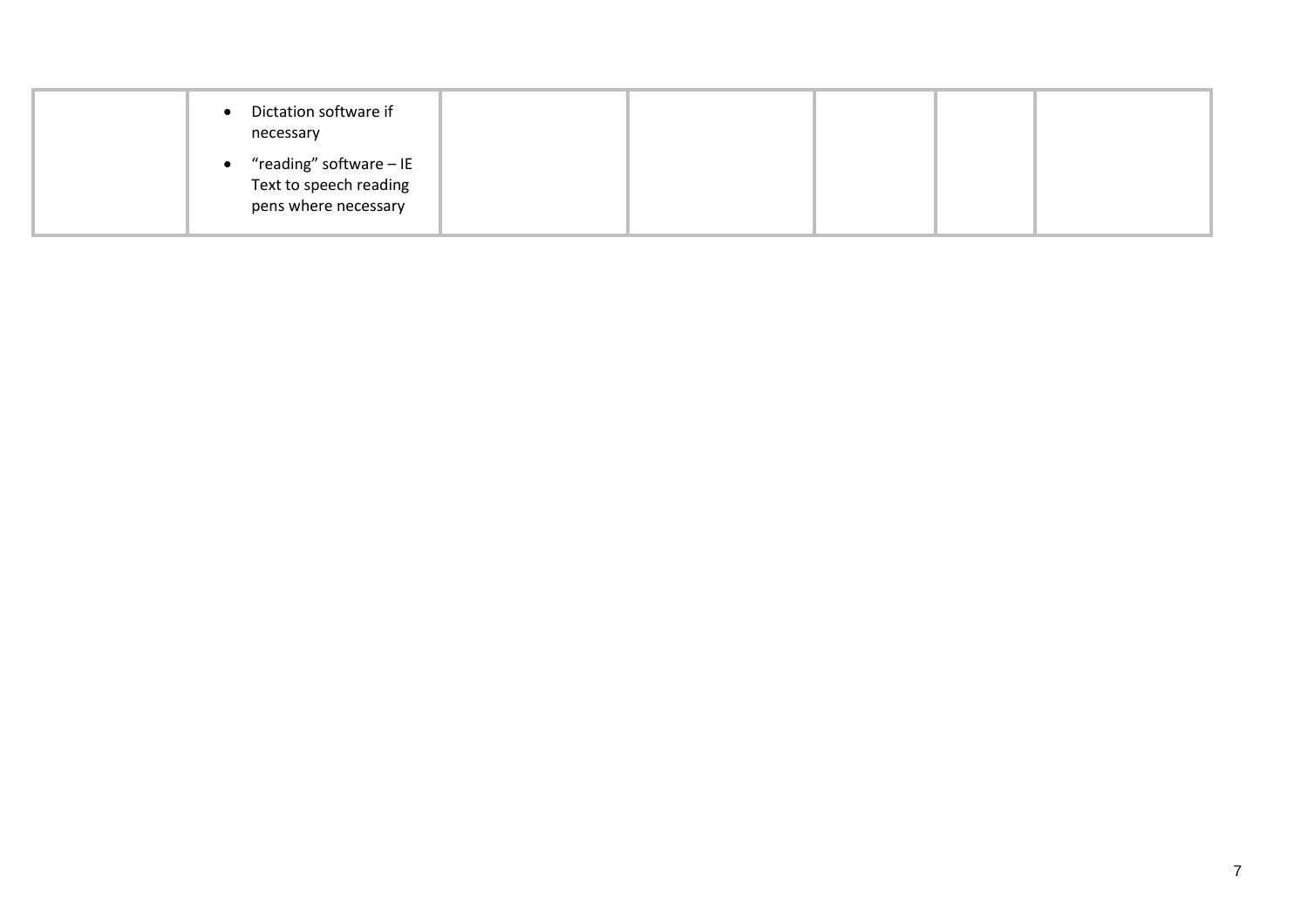### **4. Monitoring arrangements**

This document will be reviewed every **3** years, but may be reviewed and updated more frequently if necessary.

It will be approved by The Trust Board, or the committee with the delegated responsibility for the Plan and Policy.

### **5. Links with other policies**

This accessibility plan is linked to the following policies and documents:

- Risk assessment policy
- Health and safety policy
- Equality information and objectives (public sector equality duty) statement for publication
- Special educational needs (SEN) information report
- Supporting pupils with medical conditions policy
- SEND Policy
- Disability Policy (Exams)
- Complaint Policy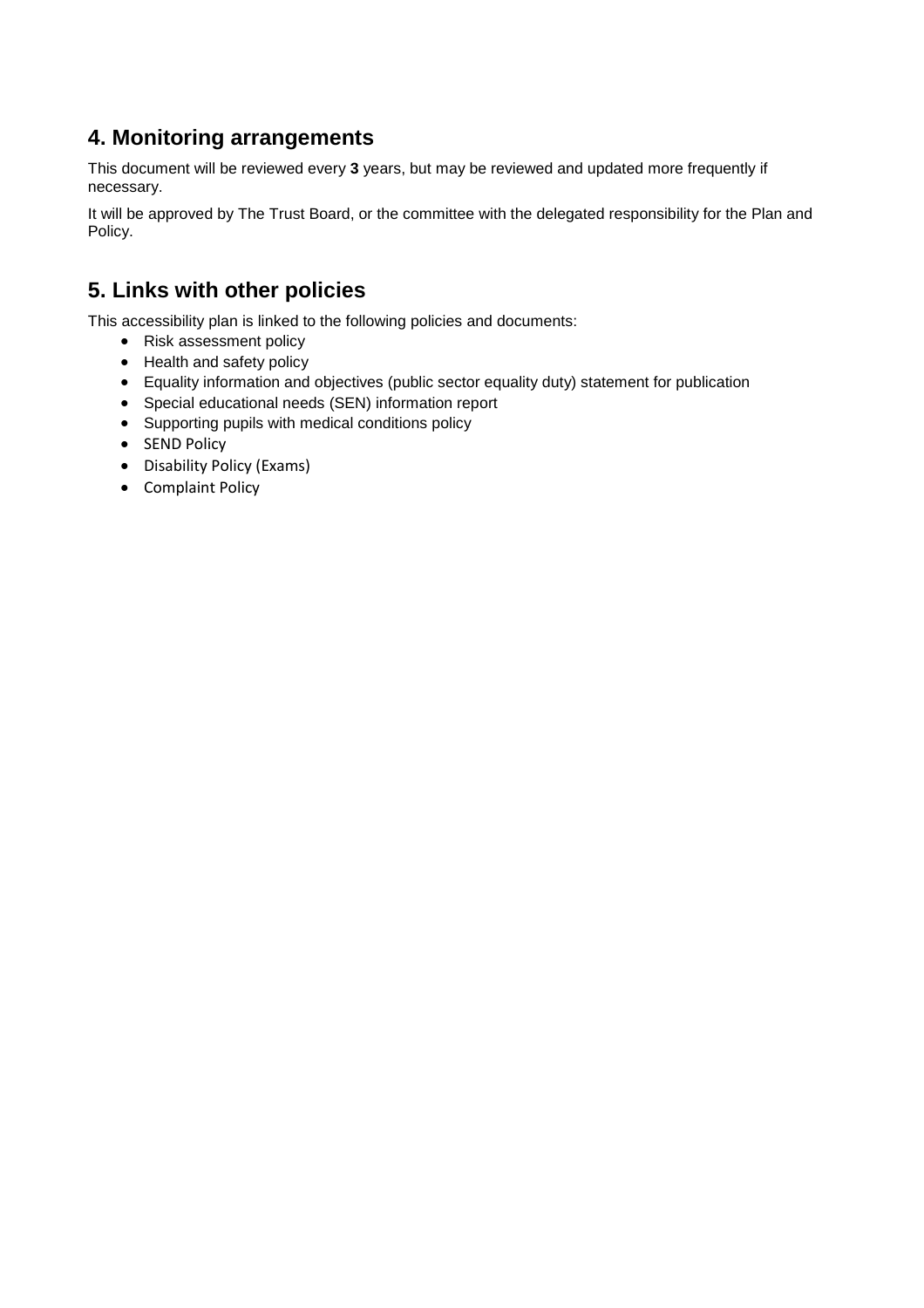## **Appendix 1: Accessibility audit**

| <b>Feature</b>    | <b>Description</b>                                                                      | <b>Actions to be taken</b>                                   | <b>Person</b><br>responsible                   | Date to<br>complete<br>actions by   |
|-------------------|-----------------------------------------------------------------------------------------|--------------------------------------------------------------|------------------------------------------------|-------------------------------------|
| Number of storeys | 3 in main building 1 elsewhere                                                          | Maintain access to all floors through lifts/ staircase lifts | <b>Business</b><br>Manager and<br>Site Manager | Ongoing-<br>Reviewed<br>Annually    |
| Lifts             | Lift in Olive Hands and stairlift in<br>main building                                   | Maintain usage and upkeep                                    | <b>Business</b><br>Manager and<br>Site Manager | Ongoing $-$<br>Reviewed<br>Annually |
| Parking bays      | Disabled Bays clearly marked in<br>Public and staff carpark                             | Monitor usage and access                                     | <b>Business</b><br>Manager and<br>Site Manager | Ongoing $-$<br>Reviewed<br>Annually |
| Entrances         | Main Public Entrance and<br>Entrances used on Open<br>Evenings/ Entrance to sports hall | Accessible for all, clearly signposted and wide enough       | <b>Business</b><br>Manager and<br>Site Manager | Ongoing $-$<br>Reviewed<br>Annually |
| <b>Toilets</b>    | Range of disabled access toilets<br>across the school and on several<br>floors          | Accessible for all, clearly signposted and wide enough       | <b>Business</b><br>Manager and<br>Site Manager | Ongoing $-$<br>Reviewed<br>Annually |
| Reception area    | Front of school, main building                                                          | Enough space for wheelchair access and waiting if needed     | <b>Business</b><br>Manager and                 | Ongoing $-$<br>Reviewed             |